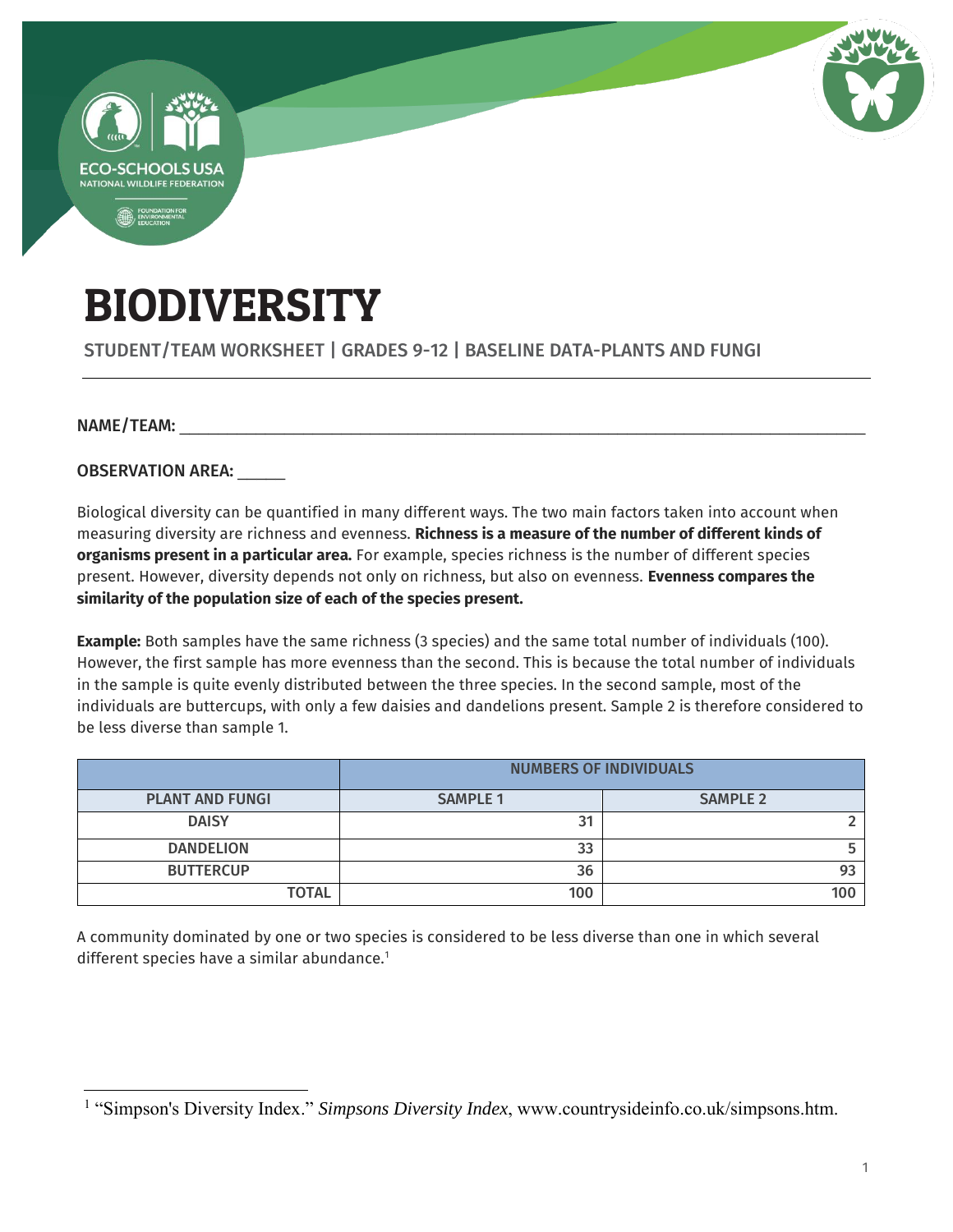

## BIODIVERSITY GRADES 9-12 | BASELINE DATA-PLANTS AND FUNGI



The team needs to observe the entire space. Slowly look up, down and all around the observation area, including the ground.

Use the SEEK app (Apple) or Google Lens app (Android), local field guides and/or local experts to provide identification assistance. If the name of the plant and fungi cannot be found, enter a description.

| $\overline{1}$ .<br><b>CATEGORY</b><br>(PLANT OR FUNGUS) | <b>NAME OR DESCRIPTION</b> | <b>QUANTITY</b> | <b>ALIVE</b> | DEAD |
|----------------------------------------------------------|----------------------------|-----------------|--------------|------|
| <b>EXAMPLE: PLANT</b>                                    | <b>GREGG'S MISTFLOWER</b>  | 5               | 4            | 1    |
|                                                          |                            |                 |              |      |
|                                                          |                            |                 |              |      |
|                                                          |                            |                 |              |      |
|                                                          |                            |                 |              |      |
|                                                          |                            |                 |              |      |
|                                                          |                            |                 |              |      |
|                                                          |                            |                 |              |      |
|                                                          |                            |                 |              |      |
|                                                          | <b>TOTALS</b>              |                 |              |      |

2. Total number of plants and fungi combined from the team's observation area.

#### 3. **Richness**

Number of different plant types \_\_\_\_\_\_

#### 4. **Richness**

Number of different fungus types \_\_\_\_\_